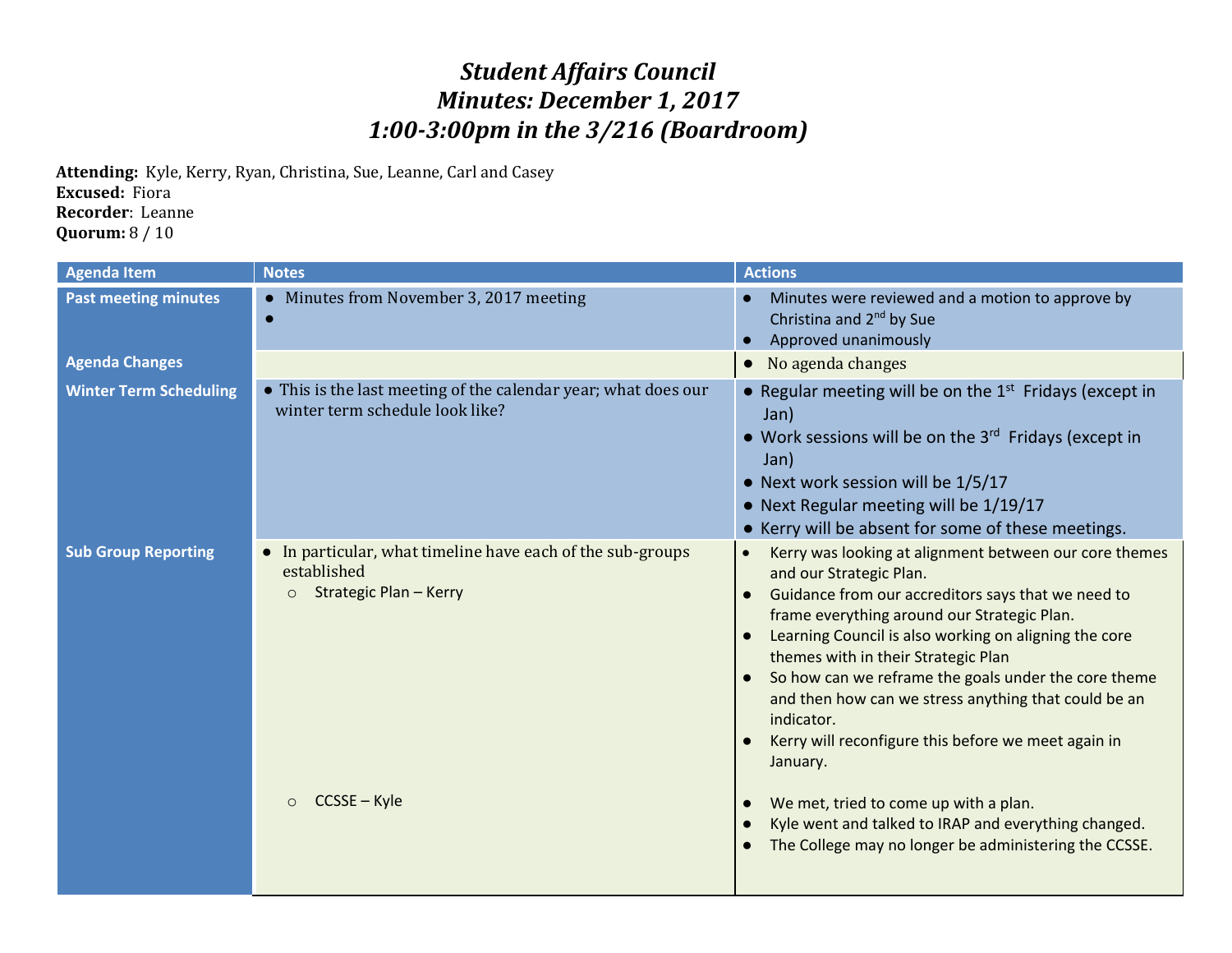- Sue Policy
- Christina asked if the policy review team's task is to review all policies that are related to Student Affairs policies. YES
- The Oregon Institutional Research Group is meeting next week. The cost is out weighing the benefit. We may run our own equivalent.
- We tried to compile trend data. Some of the CCSSE data may be scaled based on demographic of the people responding and how people are responding nationally.
- There has been concern with the benchmarks in CCSSEE and NESSE and are they artificially configured.
- There will be more information from IRAP and then the CCSSE sub group will decide how to proceed.
- Sue reported that in Quality Care Connection they have been working on translating some of their web pages into Spanish.
- They Kerry asked if there was a program that would translate effectively.
	- o Kyle reported that Google Translate is as good as it gets but we have been told that the translation is close but not perfect.
- Would using Google translate be better than having to have someone do it from scratch?
- There are approximately 3700 pages that need to be converted.
- Could SAC recommend to the budget sub-committee that a translator be hired for 1 year and all they do is working the translation of the web pages.
- Kyle reported that the state of Oregon uses Google Translate and they consider it good enough.
- Kerry asked how long it would take to install the Google Widget and Kyle said about 30 minutes.
- Kerry motioned that recommend to Vice President Dawn DeWolf that we pilot test using Google translate during Winter term.
- Christina 2<sup>nd</sup> that motion and it was approved unanimously.
- Kyle reiterated that is was only for web pages not word docs and we could not adjust the translations.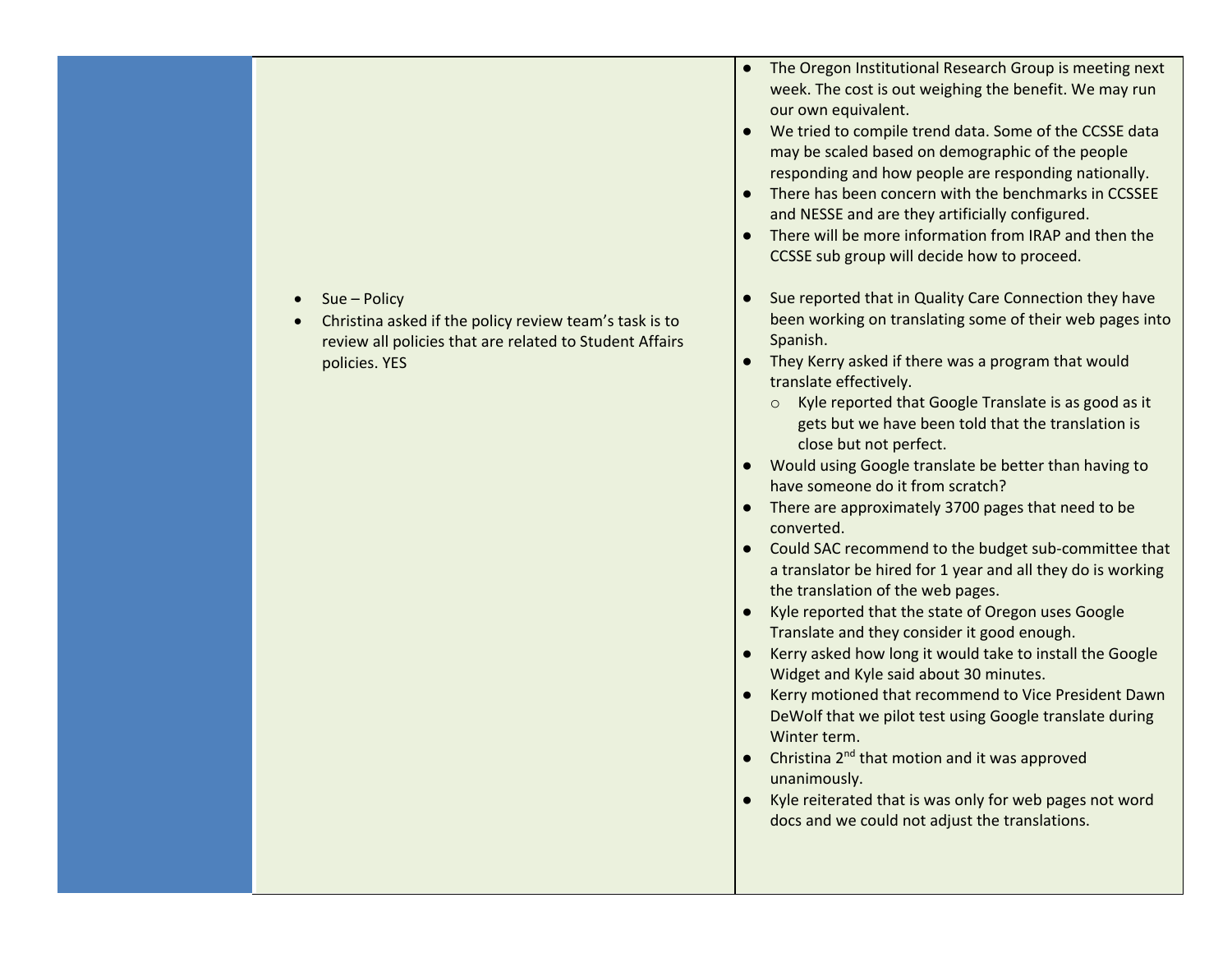|                            |                                                        | Travel Policies -<br>$\bullet$<br>There are no academic policies around travel.<br>$\circ$<br>There may be some policies in the Athletics dept.<br>Kerry and Christina will be reaching out to colleagues<br>from other institutions to see if they have some<br>information.                                                                                                                                                                                                                                                                                                                                                                                                                                                                                                                                                                                                                                                                                                                                                                                                                  |
|----------------------------|--------------------------------------------------------|------------------------------------------------------------------------------------------------------------------------------------------------------------------------------------------------------------------------------------------------------------------------------------------------------------------------------------------------------------------------------------------------------------------------------------------------------------------------------------------------------------------------------------------------------------------------------------------------------------------------------------------------------------------------------------------------------------------------------------------------------------------------------------------------------------------------------------------------------------------------------------------------------------------------------------------------------------------------------------------------------------------------------------------------------------------------------------------------|
| <b>Information Sharing</b> | Casey - a subcommittee is working on placement testing | • We are trying to get re-evaluators, advisors and academic<br>testing staff to talk about the use of different measures.<br>• Can we use other course work or job skills<br>• We are offering a different writing readiness exam.<br>• We also want to use Student GED scores so ABSE student<br>no longer will have to re-take the accuplacer.<br>• Kerry would like to see Writing and Math together. We<br>want as much consistence in placement as possible for the<br>easy of the students. We don't want students running all<br>other campus.<br>• If we want to make changes for the next academic year we<br>start testing in Winter, so we will need to find a transition<br>period in time.<br>• We are looking for a smooth entry way for disqualified U<br>of O students to come into Lane for Winter term with very<br>little turnaround time. Can U of O students use their SAT<br>scores as an alternate for placement testing?<br>• Placement hold's have to be manually released. Requests<br>from faculty to check and see if students had taken some<br>Writing and Math. |
|                            | Kyle - Interest in a Mobil App?                        | • The features are: complete registration, bill pay, campus<br>map, staff directory and other custom links can be added.<br>• It will not do everything we would like it to do for on line<br>courses<br>It will work with Banner IX? Yes<br>• We can push notification to students but it would be tricky<br>in the beginning. We can no longer trust that student are<br>going to go through MyLane to receive messages.<br>• We need to improve our overall Campus messaging<br>because we can't force people to use only one option.<br>• Ellucian Go - Ellucian Mobil app                                                                                                                                                                                                                                                                                                                                                                                                                                                                                                                 |